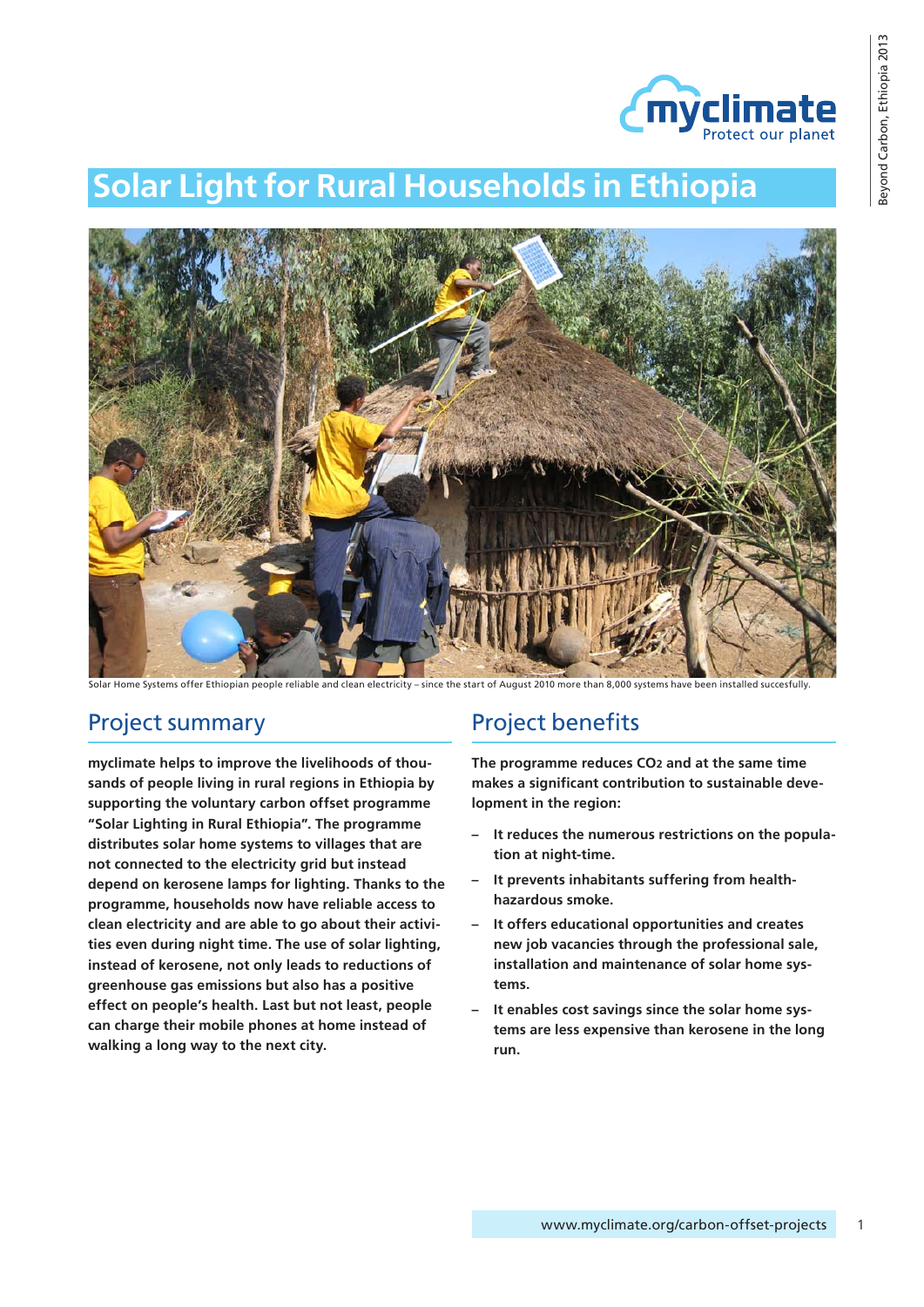### Facts and figures on the carbon offset programme

**Programme standard Gold Standard VER Programme type** Sun **Emission reductions** 170,000t CO<sub>2</sub>e (over 10 years) **Programme start** August 2010

# The programme country and region

Ethiopia, a country with very diverse flora and fauna, faces many environmental challenges. Since agriculture accounts for a large share of the national GDP, deforestation and bad water management are of major concern for the country. Another issue is the electricity grid. The consumption of electricity in Ethiopia is increasing at a fast pace. The country is becoming one of Africa's major electricity producers with over 80 per cent of its energy being produced by hydropower plants. However, only 20 per cent of the population has access to the electricity grid. The households without access either use kerosene lamps or diesel generators to generate light.

### **"At least two or three major accidents happened every year."**

These kerosene lamps together with the early sunsets between six and seven o'clock lead to several problems. Firstly, their use can be life-endangering. They produce health-hazardous smoke, which can cause respiratory problems. Moreover, books often catch fire when schoolchildren fall asleep while they are reading. The following statement from a local teacher puts it in a nutshell: "There used to be a lot more fire accidents caused by spilling kerosene. Especially while students were studying they would knock over the lamp and a

**Programme location Ethiopia**, several regions **Programme location Situation without programme Example 2018** Use of kerosene lamps for lighting



Map of Ethiopia.

fire would start. At least two or three major accidents happened every year." Secondly, people have to walk for hours to get to the next town with power connectors in order to charge their mobile phones. Thirdly, only having these weak lamps and mostly being in the dark limits the activities of the inhabitants. Or as one programme participant states: "Before the arrival of solar light, I couldn't do any work at night. Whatever I was doing, I had to finish it during daylight. When I was using kerosene lamps, I used to spit out black smoke every morning and get sick a lot." Finally, kerosene is expensive: its price has increased a lot in recent years.

| Indicator                                                         | Ethiopia     | Switzerland |
|-------------------------------------------------------------------|--------------|-------------|
| Total area (in km <sup>2</sup> )                                  | 1,133,380    | 41,285      |
| Population (2011)                                                 | 84,734,262   | 7,459,000   |
| GDP in USD per capita (2011, nominal)                             | 344 USD      | 58,050 USD  |
| Share of population living below the national poverty line (2011) | 38.9% (2004) | 6.9%        |
| Energy use per capita (kg of oil, 2010)                           | 400 kg       | 3,349 kg    |
| CO <sub>2</sub> emissions per capita (2009)                       | 0.1t         | 5 t         |

Ethiopia vs. Switzerland (Source: World Development Indicators, World Bank [2012]; Fischer Weltalmanach, S. Fischer Verlag [2013]; The World Factbook, Central Intelligence Agency [2013])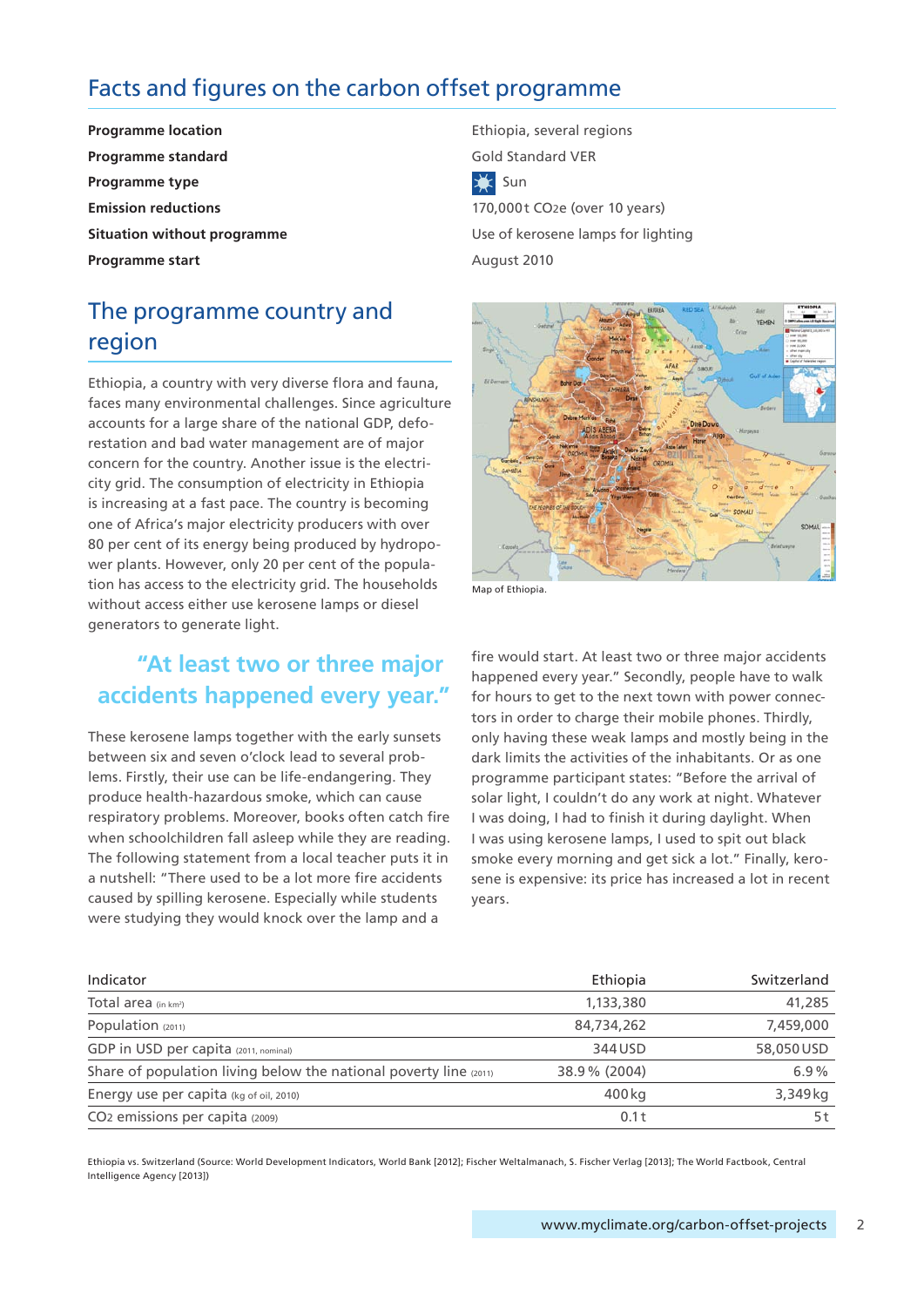

The weak kerosene lamps limit activities of all kinds after dusk.

# Goal and technology of the programme

The programme's aim is to provide households in rural Ethiopia that have no access to the electricity grid with light and electricity, and thus to improve the local quality of living. Therefore, four different types of solar lighting PV products, namely two portable solar lamps and two stationary solar home systems, are being sold to households. All four types are of high quality, are easy to repair and are adapted to fit life in rural Ethiopia. To ensure that every individual household finds a suitable lighting model for its needs and its financial situation, the respective prices take the income level and solvency of the rural communities into account. The small solar lamps are sold for approximately USD 15 to 20 and directly for cash, whereas the solar home systems are priced from USD 80 and are either sold for cash or for credit that can be paid back over time. The systems' prices equal a monthly salary and can be redeemed within one year. Through the financial support of myclimate, which invested in and will buy carbon certificates from the programme, SEF has been able to scale up its activities to supply more people in Ethiopia with lighting systems even in remote areas.

### How the programme is implemented

myclimate works with Stiftung Solarenergie – the Solar Energy Foundation Switzerland, which implements and coordinates the programme. In order to manage the sale, distribution and installation as well as the maintenance of the solar systems, "solar centres" are being established in rural Ethiopia. After a trial between January 2009 and August 2010, the implementation of the programme started on 13 August 2010. Since then, 14 solar centres and more than 8,000 systems have been installed successfully. These centres are located all around Ethiopia, from Humera to Melka Soda. A critical aspect of the programme is the availability of well-trained specialists who work at the local solar cen-



A solar home system consists of three or four LEDs that save up to 0.9 kg CO2 a day. Every solar lamp has one LED, which reduces 0.225 kg CO2 a day.

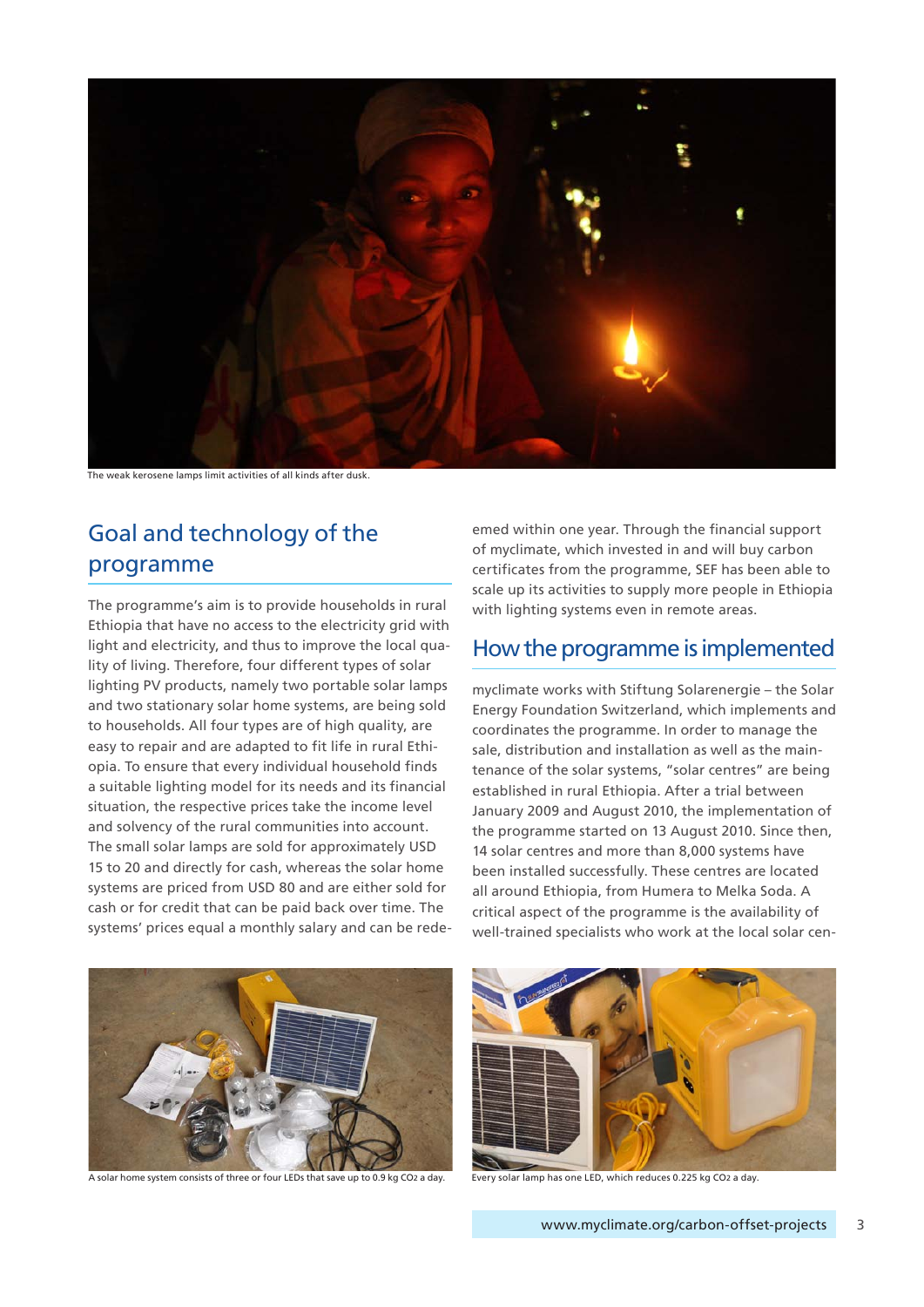tres and who are able to install and maintain solar systems on site. Knowledge of this modern and environmental-friendly technology is a decisive requirement if it is implemented professionally. For this reason, the "International Solar Energy School", the first professional solar training facility in East Africa, was founded in autumn 2007. It is located to the west of the capital, Addis Abeba, and recruits male and female technicians from all over the country. The regular training lasts six months.

### The workday of a technician

The business day of the technician team working at a solar centre normally starts at 8:00 am with the assemblage of the necessary systems and the organisation of tools needed for the particular day. Then, they hike to one of the surrounding villages, which can take up to several hours. After arrival at the respective village, they walk from tukul to tukul, from house to house, and do whatever needs to be done. This includes the installation of new photovoltaic cells on the thatched roofs of the Ethiopian houses, the maintenance or the upgrade of existing systems, or the wiring of several cottages with the house that possesses a solar system. The workday of the technicians ends when all is done, which is normally between 6 and 8 pm. As the technicians report, technical problems and problems with the customers are very rare. On the contrary, the communities appreciate the team's service. However, the residents are often sceptic in the beginning, which is why the technicians often give talks to the villagers about the systems' benefits. Sometimes, the absolution of the local pastor is also needed, as one example proves. In this particular village, families only started to install solar systems after the pastor installed one on his church.

### Gold Standard: environmental and socio-economic benefits

myclimate will develop the projects as a carbon offset programme under the Gold Standard. Projects and programmes under the Gold Standard have to fulfil strict criteria regarding the involvement of stakeholders in the project development process and the documentation of environmental and socio-economic impact. Gold Standard projects must employ renewable energy and/or energy-efficient technologies to be eligible for carbon credits. Furthermore, they must prove that they have a positive effect on the economy, health, welfare and environment of the local community. As this project was officially registered as a Gold Standard programme, it fulfils all these requirements.



Solar technicians are educated at the International Solar Energy School.



Solar technicians getting hands-on experiences at the Solar Energy School.



The International Solar Energy School offers test equipment such as solar panels.





A technician clarifies the benefits of solar panels to villagers.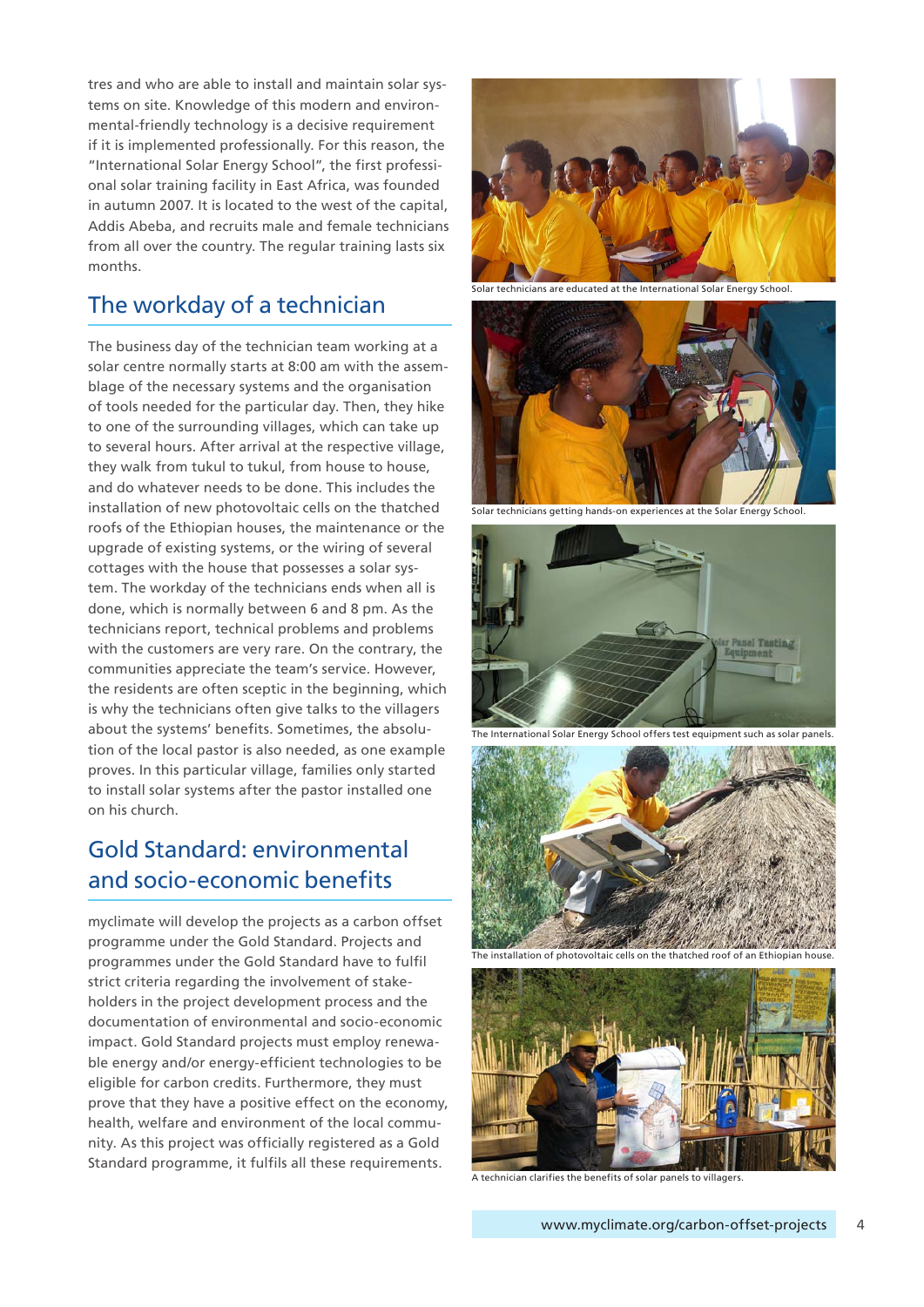#### Environmental benefits

The programme reduces the consumption of non-renewable natural resources such as fossil fuels and further decreases the GHG emissions that cause air quality problems. The programme's impact on the environment and other elements of the sustainable development matrix were also discussed in detail during two local stakeholder consultation meetings in June 2010. The discussions revealed that the vast majority of stakeholders were looking forward to the programme's

### **"We have light for the first time in our life."**

launch and no negative comments were raised. Only a minority was concerned with the polluting effects of batteries. These fears, however, are ungrounded since there are mitigation measures for used batteries in place. Firstly, used batteries are taken back for recycling to avoid any pollution to the soil and, secondly, they are completely sealed and therefore leak-proof.

#### Socio-economic benefits

The positive socio-economic impacts of this programme are fourfold. Firstly, the improved lighting conditions allow residents to be active after dusk: children can study, workers can run their businesses, and people can socialise. Secondly, it improves indoor air quality. Kerosene lamps cause respiratory problems so the introduction of lighting from clean energy sources improves the residents' health. Third, residents can save time by charging their phones on site and avoiding long walks to other villages. Moreover, it creates new job opportunities for the employees both in the local solar centres and in the central office of the Solar Energy Foundation, and creates business opportunities such as mobile phone charging services. And finally, people can save money since they no longer have to purchase expensive kerosene anymore.

### How the programme affects people's lives

The programme's benefits are very diverse, as listed above and as illustrated by the following statements of people living in the village of Mekana:

#### **"We started life, a new life with light. We hate kerosene. It's smoky and very expensive."**

Tsedale and Tsedale, two friends and female users who use the system to milk cows and brew beer after dusk.



LED lamps enable children to learn after dusk and thus support education.



The systems allow residents to charge their mobile phones on site.



Solar Centers and Solar Energy School create new jobs for residents.



Tsedale and Tsedale are hosting a dance-party at their hut.



Lighting from clean energy sources improves the residents' health.